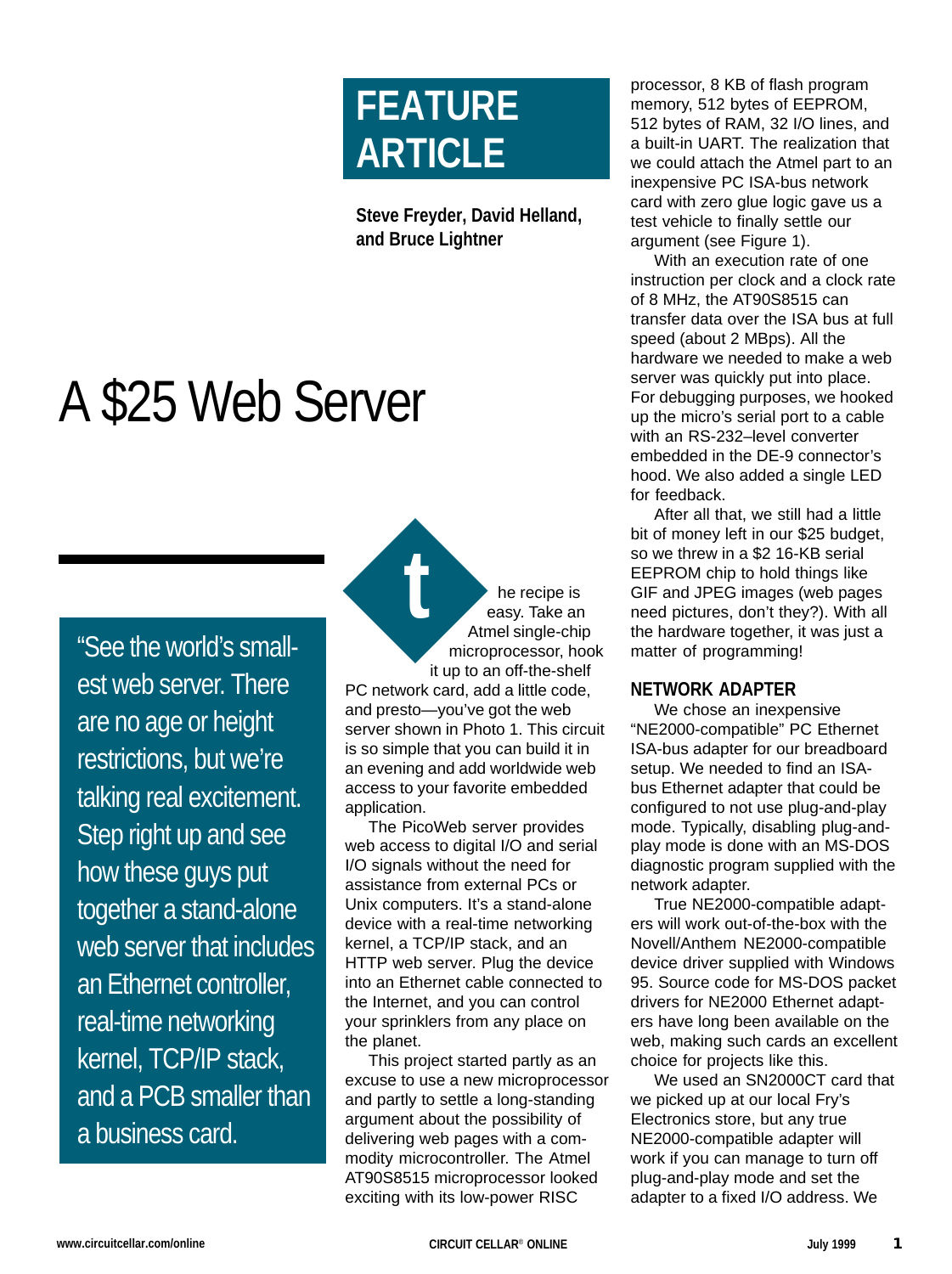

**Photo 1—**Here's the PicoWeb server breadboard with a \$9 ISA-bus network card and an Atmel AT90S8515 8-bit microcontroller. Connectors at the bottom provide a serial port and an in-circuit programming port using a PC parallel port cable. Power (150 mW typical) is supplied by a +5-VDC wall wart.

chose an I/O base address of 0x300 for our project. Because we are not using interrupts, it doesn't matter how the card's interrupt request (IRQ) is configured.

Those familiar with the PC/AT ISA-bus will note that a 16-bit ISA card can use up to 88 unique bus signals, excluding power and ground connections (see Table 1). The Atmel microcontroller only has 32 I/O lines, so how do you connect a 16-bit PC adapter card to the micro?

First, the network adapter card isn't wired to all of the possible ISAbus signals. We can easily determine which ones are used by looking at the copper traces coming from the circuit board's connectors.

Second, the network card doesn't need a number of other ISA-bus signals because of the mode in which we are using it (i.e., no DMA, no interrupts). And lastly, we can hardwire a number of the card's input signals (i.e., to +5V or ground).

Because we aren't using DMA or interrupts, we can ignore all of those signals, except AEN, which we wire to ground to indicate that DMA is not active. We need to hardwire \*SMEMR to +5V to inhibit reads from the network card's optional onboard ROM and hardwire the upper 15 ISA-bus address bits (SA5–SA19) to match the I/O base address to which the adapter has been configured (i.e., 0x300).

This arrangement leaves us with

only 25 signals that need to be wired up to the Atmel microcontroller—the 16 bidirectional ISA-bus data lines (SD0–SD16), the remaining five ISA-bus address lines (SA0–SA4), RESET DRV, \*IOW, and \*IOR. (By adding a latch for the re-maining five ISA-bus address bits, we could have shared those lines with the data bus signals, freeing up five more general-purpose I/O pins on the Atmel part.)

An NE2000-compatible Ethernet adapter is optimal because our

processor is memory-limited. Such adapter cards have 16 KB of onboard SRAM—32× more than the Atmel microcontrol-ler's 512 bytes.

Part of the network adapter's SRAM functions as a ring buffer to allow unattended reception of back-toback Ethernet frames in case the controlling processor is busy doing other things. The rest of the Ethernet controller's SRAM can be used to assemble transmitted Ethernet packets.

The net result is that very little of

the Atmel microcontroller's meager 512 bytes of SRAM is needed for the sending and receiving of Ethernet packets. After all, a single Ethernet packet can be as large as 1500 bytes! The real clincher is that this board can be purchased for as little as \$8.88.

## **FIRMWARE DESCRIPTION**

The PicoWeb server's demonstration firmware supports a simple kernel, a tiny debug monitor, a pcode interpreter, a network adapter driver, a TCP/IP stack, and an HTTP server (i.e., web server). Let's look at what kinds of network messages the PicoWeb server responds to and what the responses are.

At the lowest level, the PicoWeb server responds to network ARP requests identifying it as an active device on the network with an assigned IP Address. Every PicoWeb server is assigned a unique Ethernet address that is sent as part of the ARP reply packet.

Next, we'll look at the BOOTP request. An IP address can be assigned to the device statically by storing the device's IP address in the microcontroller's flash memory or dynamically by using the BOOTP



**Figure 1—**The PicoWeb server breadboard makes a simple "glueless" connection of an Atmel AT90S8515 microcontroller to a PC ISA-bus connector. Also included is a 24C128 16-KB serial EEPROM, diagnostic LED, manual reset switch, connectors for power, serial port, and the in-circuit programming cable. The inset shows the wiring diagram for a PC parallel-port programming cable.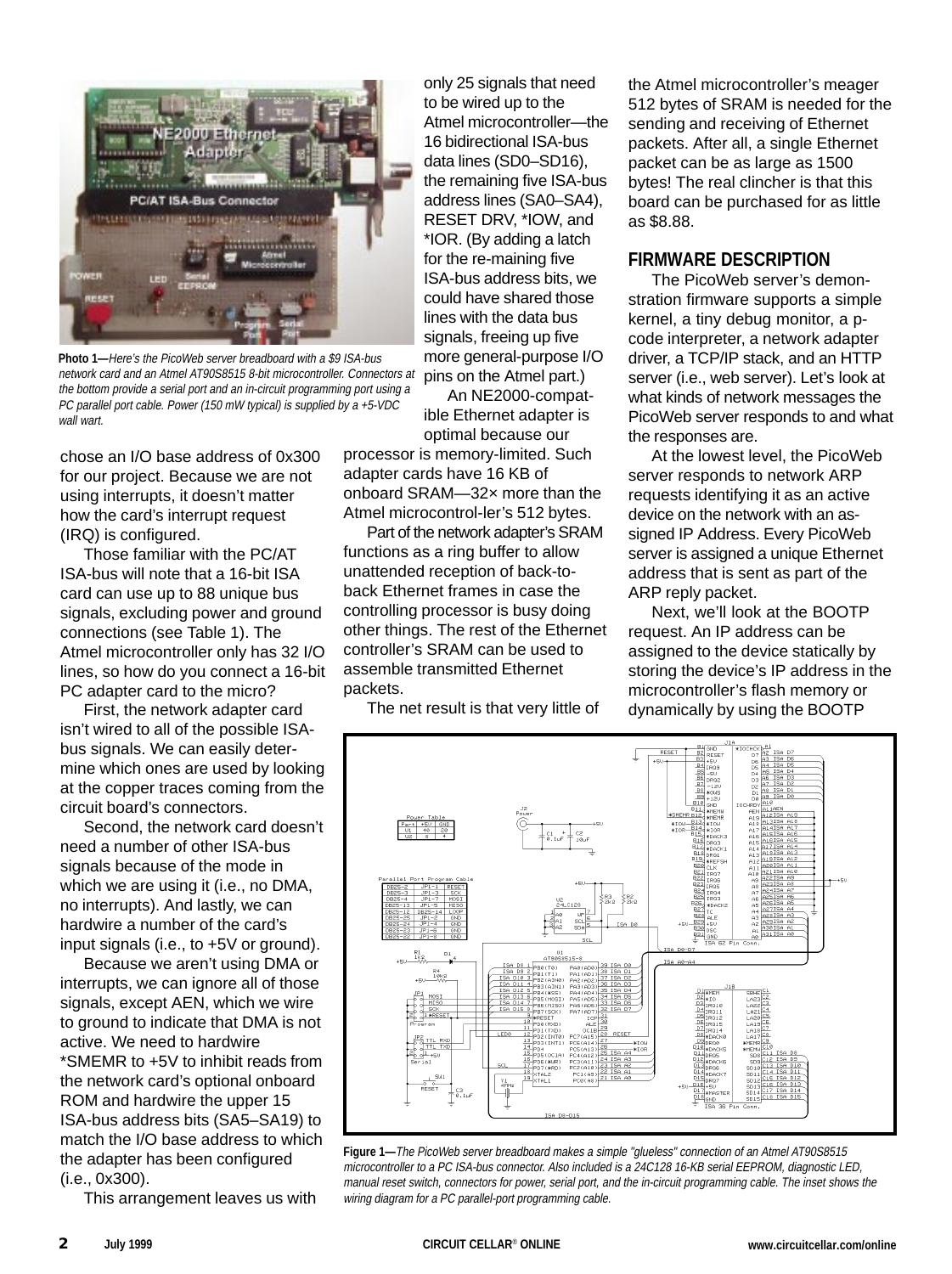protocol. When configured for dynamic IP address assignment, the PicoWeb server will begin sending periodic BOOTP requests after powerup until an appropriate reply is received.

The PicoWeb server's unique Ethernet address is broadcast as part of the BOOTP request packet. If a valid BOOTP response is received, the PicoWeb server uses the contents of the response to set its IP address. A Windows 95/98/NT version of a BOOTP server program is also available. This program uses a text file that maps PicoWeb server Ethernet addresses into assigned IP addresses.

The PicoWeb server also responds to ICMP echo, or ping, requests. The server responds to ICMP echo requests by responding with an echo reply. ICMP echo requests are typically generated by using a program called ping on a remote host. The ping program enables users to quickly test network connectivity with the PicoWeb server and evaluate the round trip time

(RTT) of the echo request/replies.

The PicoWeb server can send and receive UDP packets. However, the breadboard prototype's demonstration firmware does not make use of this capability.

At the TCP/IP level, the PicoWeb server responds to HTTP GET requests that are addressed to its IP address. HTTP GET requests are sent by web browsers such as Netscape Communicator or Microsoft's Internet Explorer. Our web server responds to these requests by sending back HTML documents, text, images, and so on, just like a "real" web server. The only difference is that we don't need a giant OS with its attendant large memories, fancy TCP/IP stacks, expensive microprocessors, and high power consumption to get the same results!

The demonstration firmware purposely restricts the maximum size of an HTTP GET response to a single Ethernet packet (i.e., no more than 1400 bytes of TCP/IP payload) to conserve memory resources. In the context of an embedded web

server using this class of low-cost microcontroller, this restriction is not an unreasonable tradeoff. A number of HTML coding techniques can be used to work within these limits, including the use of HTML frames and the "gluing together" of multiple GIF and JPEG images using things like HTML tables.

The demonstration firmware's basic response to an HTTP GET request is shown in Photo 2. The basic response is to return a web page that shows a title, two radio buttons, an update button, and a few JPEG images. The two radio buttons show the state of the LED on the demonstration board.

The user can click the radio buttons to change the state of the LEDs (i.e., to on or off) and then click the Set LED button to send the new state information to the Pico-Web server. The server responds by setting the LEDs according to the request and then updates the returned web page to reflect the current state of the LEDs. Those of you familiar with server-side web

| Pin            | Signal                      | Pin            | Signal           | Pin                                                                    | Signal                                                            | Pin             | Signal        |
|----------------|-----------------------------|----------------|------------------|------------------------------------------------------------------------|-------------------------------------------------------------------|-----------------|---------------|
| A <sub>1</sub> | I/O CH CK                   | <b>B1</b>      | <b>GND</b>       | C <sub>1</sub>                                                         | <b>SBHE</b>                                                       | D1              | *MEM CS16     |
| A <sub>2</sub> | SD <sub>7</sub>             | B <sub>2</sub> | <b>RESET DRV</b> | C <sub>2</sub>                                                         | LA23                                                              | D <sub>2</sub>  | *I/O CS16     |
| A <sub>3</sub> | SD <sub>6</sub>             | B <sub>3</sub> | $+5$ VDC         | C <sub>3</sub>                                                         | <b>LA22</b>                                                       | D3              | <b>IRQ10</b>  |
| A4             | SD <sub>5</sub>             | <b>B4</b>      | <b>IRQ2/9</b>    | C <sub>4</sub>                                                         | <b>LA21</b>                                                       | D4              | <b>IRQ11</b>  |
| A <sub>5</sub> | SD <sub>4</sub>             | B <sub>5</sub> | $-5$ VDC         | C <sub>5</sub>                                                         | <b>LA20</b>                                                       | D <sub>5</sub>  | <b>IRQ12</b>  |
| A <sub>6</sub> | SD <sub>3</sub>             | B <sub>6</sub> | DRQ <sub>2</sub> | C6                                                                     | <b>LA19</b>                                                       | D <sub>6</sub>  | <b>IRQ15</b>  |
| A7             | SD <sub>2</sub>             | <b>B7</b>      | $-12$ VDC        | C7                                                                     | <b>LA18</b>                                                       | D7              | IRQ14         |
| A8             | SD <sub>1</sub>             | B <sub>8</sub> | 0WS              | C8                                                                     | <b>LA17</b>                                                       | D <sub>8</sub>  | *DACK0        |
| A9             | S <sub>D</sub> <sub>0</sub> | B <sub>9</sub> | $+12$ VDC        | C <sub>9</sub>                                                         | *MEMR                                                             | D <sub>9</sub>  | DRQ0          |
| A10            | I/O CH RDY                  | <b>B10</b>     | <b>GND</b>       | C10                                                                    | *MEMW                                                             | D <sub>10</sub> | *DACK5        |
| A11            | <b>AEN</b>                  | <b>B11</b>     | *SMEMW           | C <sub>11</sub>                                                        | SD <sub>8</sub>                                                   | D <sub>11</sub> | DRQ5          |
| A12            | <b>SA19</b>                 | <b>B12</b>     | *SMEMR           | C <sub>12</sub>                                                        | SD <sub>9</sub>                                                   | D <sub>12</sub> | *DACK6        |
| A13            | <b>SA18</b>                 | <b>B13</b>     | *IOW             | C <sub>13</sub>                                                        | <b>SD10</b>                                                       | D <sub>13</sub> | DRQ6          |
| A14            | <b>SA17</b>                 | <b>B14</b>     | $*$ IOR          | C14                                                                    | <b>SD11</b>                                                       | D <sub>14</sub> | *DACK7        |
| A15            | <b>SA16</b>                 | <b>B15</b>     | *DACK3           | C <sub>15</sub>                                                        | <b>SD12</b>                                                       | D <sub>15</sub> | DRQ7          |
| A16            | <b>SA15</b>                 | <b>B16</b>     | DRQ3             | C <sub>16</sub>                                                        | <b>SD13</b>                                                       | D <sub>16</sub> | $+5$ VDC      |
| A17            | <b>SA14</b>                 | <b>B17</b>     | *DACK1           | C <sub>17</sub>                                                        | <b>SD14</b>                                                       | D17             | <b>MASTER</b> |
| A18            | <b>SA13</b>                 | <b>B18</b>     | DRQ1             | C <sub>18</sub>                                                        | <b>SD15</b>                                                       | D <sub>18</sub> | <b>GND</b>    |
| A19            | <b>SA12</b>                 | <b>B19</b>     | *Refresh         |                                                                        |                                                                   |                 |               |
| A20            | <b>SA11</b>                 | <b>B20</b>     | <b>CLK</b>       |                                                                        |                                                                   |                 |               |
| A21            | <b>SA10</b>                 | <b>B21</b>     | IRQ7             |                                                                        |                                                                   |                 |               |
| A22            | SA <sub>9</sub>             | <b>B22</b>     | IRQ6             |                                                                        |                                                                   |                 |               |
| A23            | SA <sub>8</sub>             | <b>B23</b>     | IRQ5             |                                                                        |                                                                   |                 |               |
| A24            | SA7                         | <b>B24</b>     | IRQ4             |                                                                        |                                                                   |                 |               |
| A25            | SA <sub>6</sub>             | <b>B25</b>     | IRQ3             |                                                                        |                                                                   |                 |               |
| A26            | SA <sub>5</sub>             | <b>B26</b>     | *DACK2           |                                                                        |                                                                   |                 |               |
| A27            | SA4                         | <b>B27</b>     | T/C              |                                                                        | Table 1-The PC/AT ISA-bus signals in red and green are required   |                 |               |
| A28            | SA <sub>3</sub>             | <b>B28</b>     | <b>BALE</b>      |                                                                        | by the NE2000 network adapter. The signals in green are connected |                 |               |
| A29            | SA <sub>2</sub>             | <b>B29</b>     | $+5$ VDC         | to the Atmel microcontroller and the signals in red are "hardwired" to |                                                                   |                 |               |

recognize this as the typical behavior of a cgi-bin script. The images shown on the sample web page are also supplied by the PicoWeb server. The PicoWeb server demonstration firmware contains a simple, extensible debugger that provides for things like memory dumps, EEPROM alteration, p-code and network tracing control, and more. Debugger commands such as those in Table 2 can be entered via the serial port, or via the network using a web browser and a URL that refer-

programming will

A30 SA1 B30 OSC A31 SA0 B31 GND

ISA bus with no extra logic.

power and ground. We were able to connect the Atmel micro to the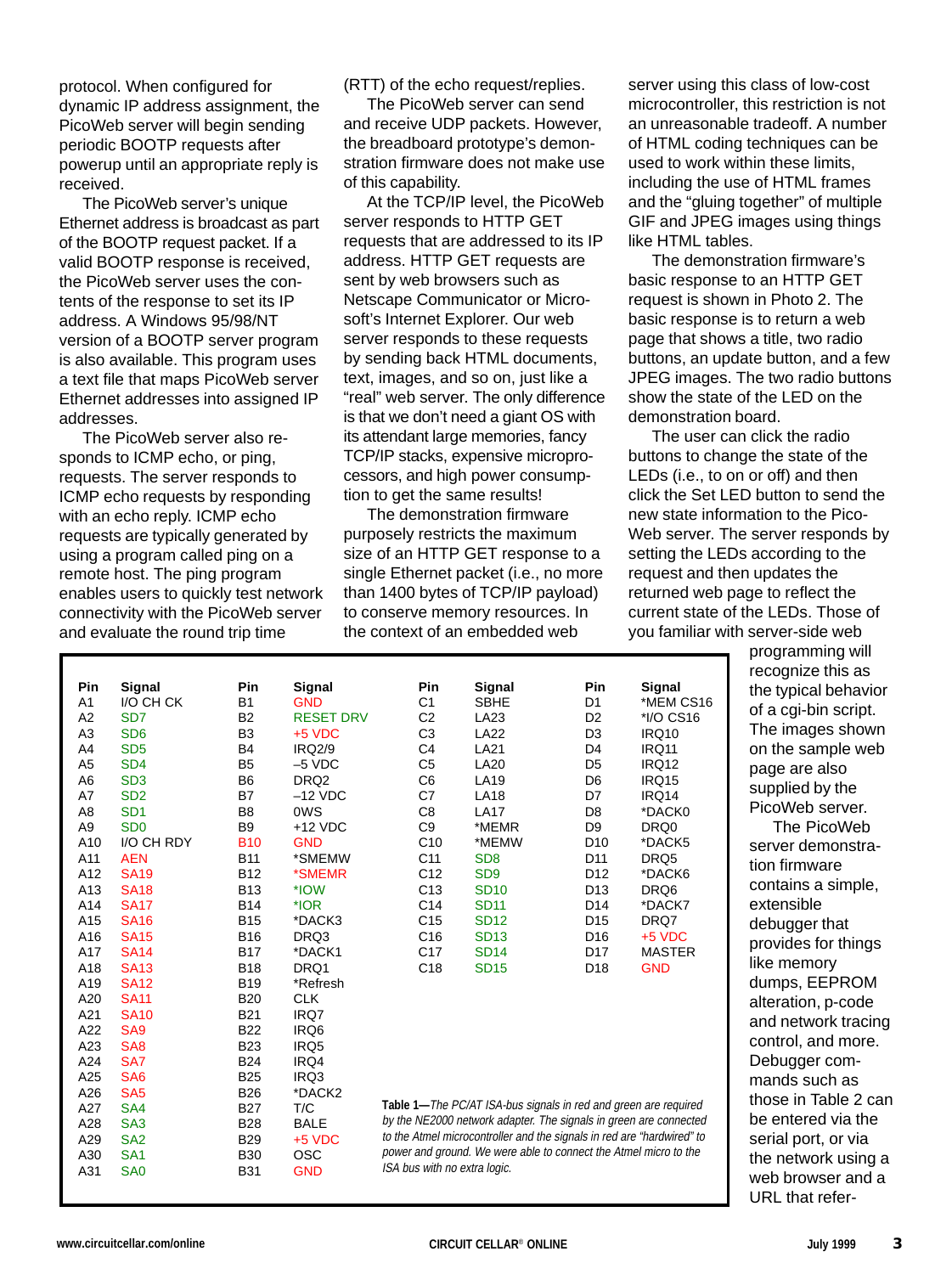ences a special TCP port (i.e., port 911).

The format of a debugger command URL is http:// IPaddress:911/command[ [+parameter1]]+paramet-er2]

Any results from executing a debug command will be returned as a web page. For example,  $http://$ IPaddress:911/dm+60+80 will list the contents of the first 128 bytes of the microcontroller's SRAM. New debugger commands can easily be added (or deleted to save program code space).

The PicoWeb server's prime function is to return web pages and images in response to HTTP GET requests directed to URLs targeting its HTTP server. The PicoWeb server's firmware responds to URL queries directed to TCP port 80 in a conventional manner. Because the PicoWeb server doesn't have a true file system, URLs trigger dedicated routines in the firmware as opposed to simply returning the contents of a disk file.

A summary of the standard URLs implemented in the PicoWeb server's demonstration firmware are shown in Table 3 (note that the http://IPaddress part of the URL does not appear in the table). Either http://IPaddress or http://IPaddress/ii00.html will retrieve the default web page (home page) from the PicoWeb server.

# **SOFTWARE DEVELOPMENT**

You're probably wondering: "How does all of this fit in an 8-KB microprocessor?" The answer: "Very carefully!" We wrote the software to efficiently implement the necessary network protocol layers by using a pcode technique to conserve code space in exchange for somewhat reduced execution speed.

Time-critical network code is left in native Atmel RISC code. As a result, the actual space used by the PicoWeb server demo firmware is under 7000 bytes, including debugging code. Therefore, space remains for developers to roll their own code and add even more functionality to



**Photo 2—**Everything on this web page is delivered directly by the PicoWeb server including the JPEG images. A user can change the state of the PicoWeb's diagnostic LED using the radio buttons. The temperature shown is from a Dallas DS1621 two-wire digital thermometer chip attached to the PicoWeb using a couple of unused digital I/O lines.

the PicoWeb server.

Because p-code can be run from the serial EEPROM chip (at a greatly reduced execution rate), a substantial amount of added functionality is possible. The present development environment allows custom application development without the need for access to the underlying real-time networking kernel source code. The source code for the PicoWeb server real-time networking kernel is available for license by serious developers.

The software development environment used for the project made use of the Atmel free assembler, which can be downloaded from Atmel's web site.

To enhance the capabilities of the assembler, a Windows version of the GNU C preprocessor was used to

add certain macro/ include file capabilities that were conspicuously missing from the Atmel product. Atmel sells a \$49 development kit for the AT90S8515 that enables users to quickly get up to speed and download programs into the AT90S8515's

flash memory.

The AT90S8515 processor allows in-circuit programming of its flash memory via a four-wire SPI interface. To eliminate the need for the \$49 development kit, a C program was written to enable a PC to program the Atmel microprocessor on our breadboard in-circuit via a cable attached to a PC parallel port.

The HTML-like code in Listing 1 displays a web page that provides the status of the breadboard's onboard LED and provides an HTML form that enables the user to control the LED.

Special tags beginning with a back-tick (`) are embedded in standard HTML code. These tags invoke firmware routines when a web page containing them is returned to the requestor. The tags can be used to dynamically insert variable data and text into a web page when ref-erenced. Table 4 shows a number of the tags implemented in the PicoWeb server demonstration firmware.

The tag  $\dot{\ }$  t outputs a standard HTML text header. The tag `100 outputs the string input type= and is used as an example of how to save EEPROM storage space. `001 is an example of a dynamic tag. It is part of a kind of "if-then-else" construct. In Listing 1, if the value of output bit 1 is zero (i.e., the LED is on), the first radio button on the web page will include the CHECKED string; otherwise the string is omitted. If the output bit 1 is one (i.e., LED is off), then the second ratio button will include the CHECKED

| Command                                                                                                         | <b>Description</b>                                                                                                                                                                                                                                                                                                                                                                                                         |
|-----------------------------------------------------------------------------------------------------------------|----------------------------------------------------------------------------------------------------------------------------------------------------------------------------------------------------------------------------------------------------------------------------------------------------------------------------------------------------------------------------------------------------------------------------|
| dm XXXX nn<br>de XXXX nn<br>ds XXXX nn<br>wm XXXX YY<br>we XXXX YY<br>ws XXXX YY<br>pd n<br>PC XXXX<br>R<br>ΛC. | dump SRAM from XXXXXXXX+nn-1<br>dump EEPROM from XXXXXXXX+nn-1<br>dump serial EEPROM from XXXXXXXX+nn-1<br>write SRAM address XXXX with byte YY<br>write serial EEPROM address XXXX with byte YY<br>write EEPROM address XXXX with byte YY<br>toggle TCP packet logging on/off<br>control p-code debug trace (0=off; 1=on)<br>call p-code routine at address XXXX<br>reset processor<br>reset processor (serial port only) |

**Table 2—**Debugger commands like these can be sent over the network using a web browser or via the PicoWeb's serial port.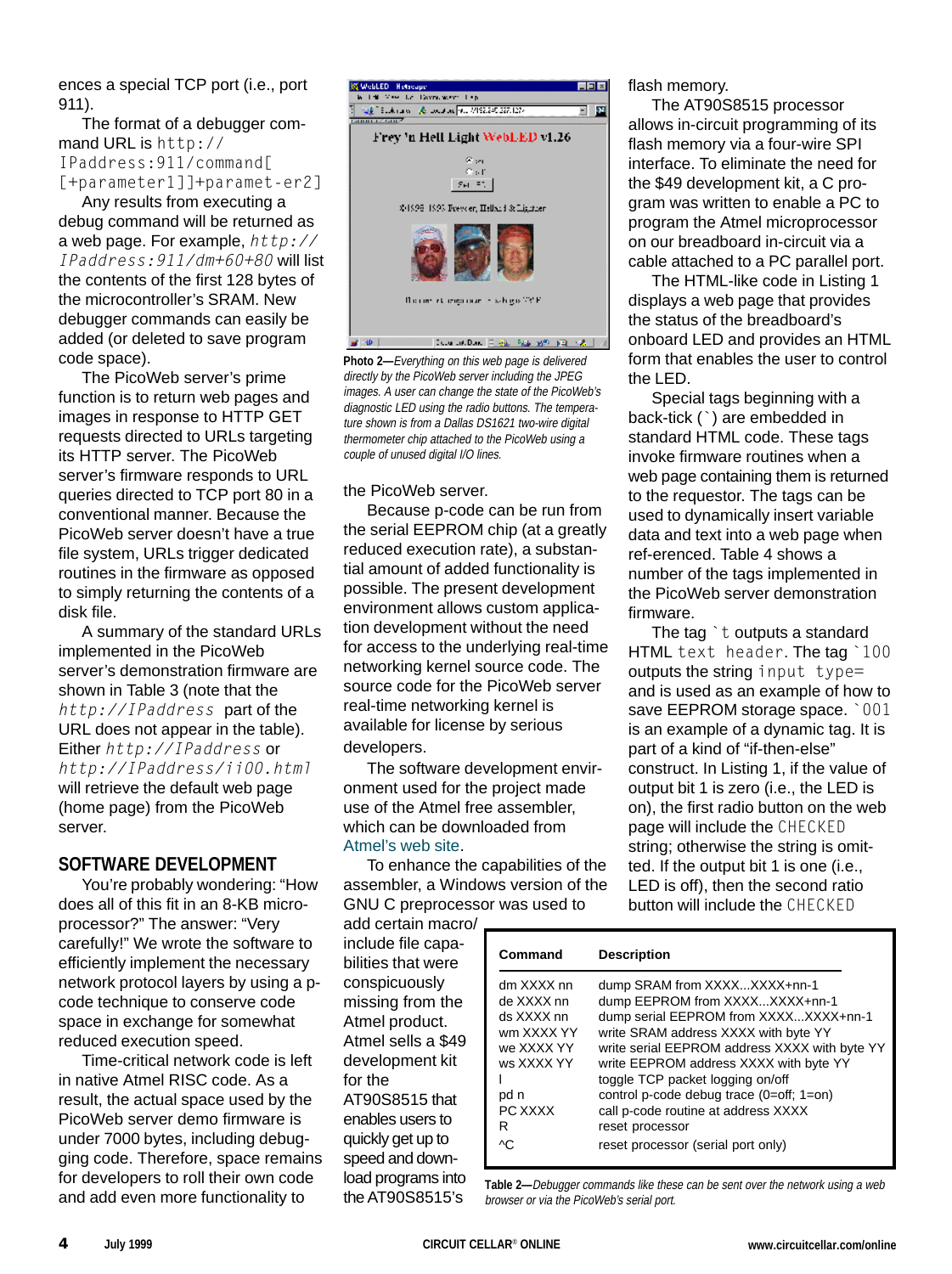| URL                   | <b>Description</b>                                                                                                                                                          |
|-----------------------|-----------------------------------------------------------------------------------------------------------------------------------------------------------------------------|
|                       | Return document ii00.                                                                                                                                                       |
| /iihh                 | Return document number hh to user. Documents numbers are two-<br>digit hex values. Anything after hh in the URL is ignored.                                                 |
| /iuhh                 | Call firmware routine number hh. Mostly useful for testing "html<br>include" routines.                                                                                      |
| $ x^{\gamma}n=$ value | Set digital I/O port bit n to value where value is either 0 or 1.<br>Because the breadboard LED's anode is connected to bit 0, the<br>command " $x$ ?2=0" turns on the LED. |

**Table 3—**Certain PicoWeb server firmware routines can be activated by referencing special URLs. This arrangement provides simple remote control of the Atmel micro's digital I/O lines.

#### string.

 An example of how to extend the functionality of the PicoWeb server is shown at the end of Listing 1. In this case we hooked up a Dallas DS1621 two-wire digital thermometer chip to our breadboard. The tag `701 invokes a p-code routine stored in serial EEPROM that takes a reading from the Dallas chip and returns a text string with the decimal temperature reading converted to degrees Fahrenheit. The resulting real-time temperature can be seen in Photo 2.

Another way to add features to the returned web page is by using the serial port to talk to an external device that supports serial communications (e.g., a test instrument). A pcode routine triggered by a special tag can send a command out the serial port to the external device. The external device can then interpret the command and send data back to the PicoWeb server over the serial port. That data can be inserted directly into the returned HTML web page or additional p-code can be executed to format the data before insertion in the returned web page.

Note in Listing 1 that three JPEG images (ii01.jpg, ii02.jpg, and ii02.jpg) are referenced by the demo web page. These JPEG images are supplied by the PicoWeb server from the breadboard's serial EEPROM.

#### **FIRMWARE DEVELOPMENT ENVIRONMENT**

A p-code instruction interpreter was developed for the PicoWeb server. The use of p-code provided program code simplification, the option to execute program code out of EEPROM (including external serial EEPROM), and in many cases, a reduction in program code size when compared to native code.

Code simplification is achieved because the p-code makes no reference to native registers, and because the p-code "virtual machine" uses 16-bit-wide data types for most operands. P-code execution from EEPROM is possible because the p-code instruction pointer is 16 bits wide, with the uppermost bit indicating (when set) that the next pcode instruction should be fetched from EEPROM and not from the Atmel microcontroller's 8-KB flash program memory. Program size reduction results from a combination of factors, including efficient application-specific p-code routines and flexible p-code operand addressing modes.

A description of the many p-code routines is beyond the scope of this article, but user p-code documentation is supplied with the breadboard

software development package.

The software build environment is based on Windows 95, 98, or NT. Although we use the standard Atmel assembler for firmware code generation, the source code is first passed through a public-domain C preprocessor and a Perl script before being sent to the assembler. The build procedure is controlled by a simple batch file.

The build batch file performs a series of steps, the first of which is to run the C preprocessor to generate an intermediate file  $(.i)$  from a set of input source (.asm) files. The next step is running a Perl-based string extraction program that collects all of the quoted text strings and stores them in a separate file for inclusion (using . include) at the end of program memory.

As the third step, the batch file runs a Perl script that spawns the assembler and postprocesses any error messages to convert the associated line number back to an original input file name and line number. The postprocessed error output is written to standard output and is compatible with the error browser provided by Microsoft's C++ Visual Studio.

Next, a Perl script that postprocesses the .EEP file to separate the Atmel-based EEPROM segments from the external serial EEPROM segments is run.

The final step is to run a Perl

```
`t<html>
<head><title>WebLED</title></head>
<body text=#000000 bgcolor=#c0c0c0>
<center>
<h2>Frey 'n Hell Light <font color="red">WebLED</font> v1.26</h2>
<FORM name=mfrm method=GET action="/x">
<`100radio NAME=4 VALUE=0 `001CHECKED{}>on<br>
<`100radio NAME=4 VALUE=1 `001{CHECKED}>off<br>
<`100submit VALUE="Set LED">
</FORM>©1998-1999 Freyder, Helland & Lightner
<hr><hr>
<img src="ii03.jpg" width=64 height=100 alt="Frey">&nbsp&nbsp
<img src="ii02.jpg" width=64 height=100 alt="Hell">&nbsp&nbsp
<img src="ii01.jpg" width=64 height=100 alt="Light">
<hr><hr>
The current temperature reading is \dot{} 701° F
</center>
```
**Listing 1—**This HTML-like code delivered the web page shown in Photo 2. The special tags beginning with a back-tick (`) activate PicoWeb firmware routines that insert text into the HTML document stream when the page is retrieved by a web browser.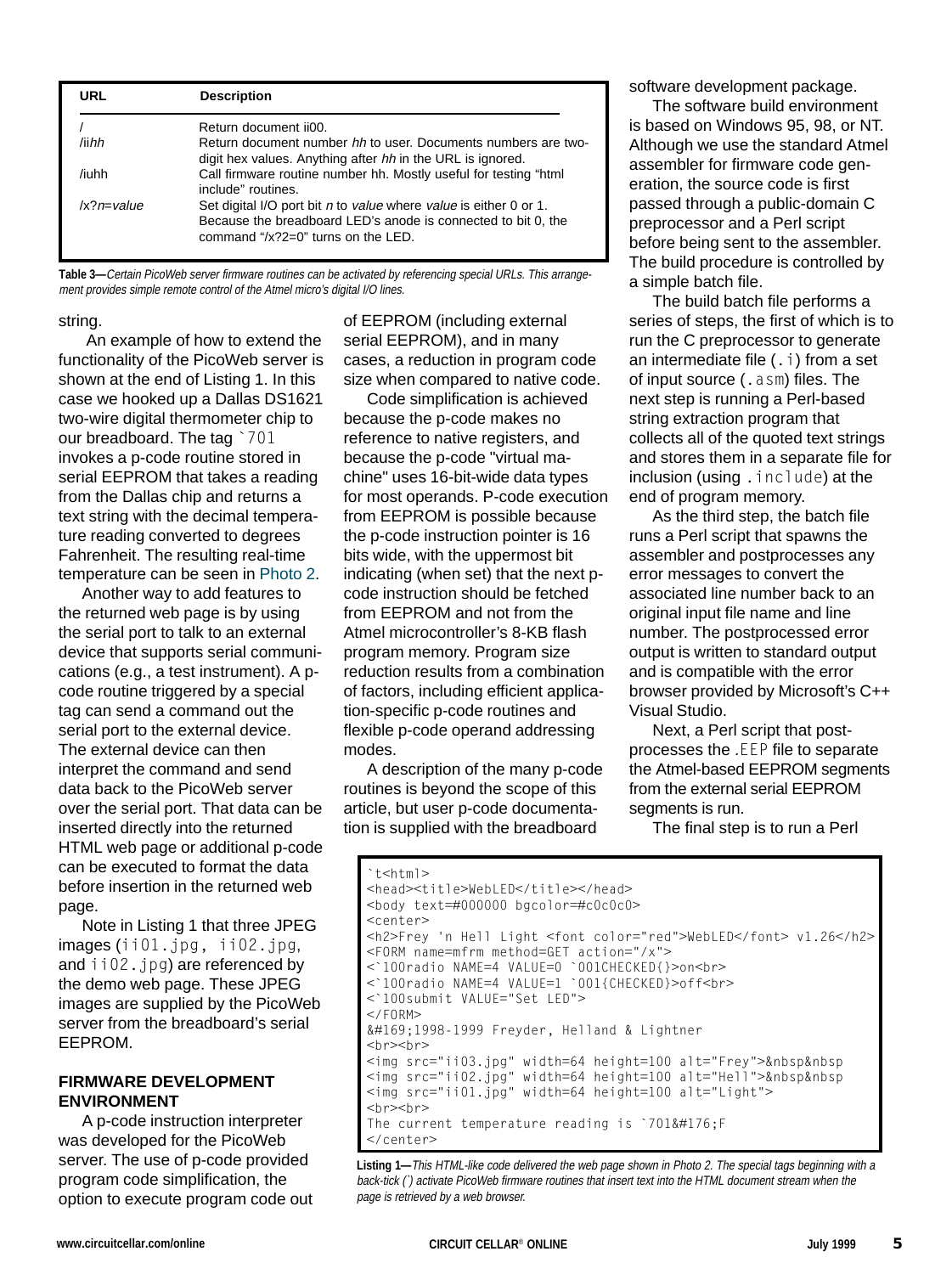| Taq         | <b>Meaning</b>                                                                                                       |
|-------------|----------------------------------------------------------------------------------------------------------------------|
| `0hh        | Emit HTML header string<br>If port bit hh is low; emit<br>HTML text from stream up                                   |
|             | to '{', then skip text up to next '}'.<br>If port bit hh high, skip HTML text<br>up to next'{', then emit text up to |
| 1hh<br>`7hh | next '}'.<br>Emit string number hh.<br>Invoke "user p-code"<br>routine number hh.                                    |

**Table 4—**Special tags embedded in PicoWeb web pages invoke firmware routines that can insert text into a dynamic HTML code stream. These tags can be used to do things like take a temperature reading and return a text string with the current temperature. **The breadboard and plug it into a** Table 5—Our PPPT can be used to quickly download

script that processes a text file with a list of web pages and images to be included in the build and produces a binary load image file suitable for use with our network-based serial EEPROM loader (netprog.pl). The complete build procedure only takes a couple of seconds on a Pentium II–based PC.

A full software build produces the following files that need to be downloaded into the PicoWeb server:

- picweb.rom—Atmel flash code/ data in generic ROM format
- picweb.ep—Atmel EEPROM data in generic ROM format
- picweb.el—serial EEPROM p code/data in EEPROM loader format
- images.dat—serial EEPROM HTML, GIF, and JPEG data

The first two files are used to program the flash memory in the Atmel microcontroller, and the last two files are used to program the PicoWeb server's onboard serial EEPROM.

Programming of all flash memory and EEPROM data is controlled via a batch file that invokes the programming utility to program the microcontroller's flash memory with the contents of picweb.rom and (if nonempty) programs the on-chip EEPROM with the contents of picweb.ep.

The batch file also invokes the Perl-based netprog.pl script to program the serial EEPROM with

the contents of picweb.el and images.dat (via the network).

Programming the Atmel microcontroller takes less than 20 s. Programming the serial EEPROM via the network connection takes a similar amount of time, depending on the amount of p-code and web page data placed in the serial EEPROM.

 We developed the parallel port programming tool (PPPT) so that it would not be necessary to remove the Atmel microcontroller chip from the breadboard and plug it into a separate programmer to change the firmware. Our program was inspired by the BASIC program from Jeff Bachiochi's "Learning to Fly with Atmel's AVR" article (Circuit Cellar 101).

The PPPT is a 16-bit MS-DOS program written in C that will run under Microsoft Windows in an MS-DOS Prompt window. The program requires a simple cable that you can build yourself (see Figure 1 for the cable pinouts). By plugging the cable into the programming connector on the PicoWeb server, the AT90S8515 can be programmed in-circuit using a PC's parallel port.

We like our program better than the similar program provided with the Atmel AVR demo kit because, besides being free, PPPT reprograms Atmel parts about twice as fast as the AVR demo kit. PPPT also has both command-line and menudriven interfaces (see Table 2 for a

| Menu    |                             |
|---------|-----------------------------|
| command | <b>Command description</b>  |
|         |                             |
| СE      | Chip Erase                  |
| WL      | Write Lock bits             |
| ΙP      | Load Program memory         |
|         | from file                   |
| ΙF      | I oad FFPROM from file      |
| SP      | Save Program memory to file |
| SE      | Save EEPROM to file         |
| DP      | Display Program memory      |
| DE      | Display EEPROM              |
| DD      | <b>Display Device codes</b> |
| АP      | Alter Program memory        |
| AE      | Alter EEPROM                |
| Q       | Quit program                |

the PicoWeb micro's program and data memory incircuit using a standard PC parallel port. A number of PPPT commands are available to load, dump, and patch the Atmel chip's flash memory via its simple fourwire SPI programming interface.

summary of the commands). Here's a sample command line we use (in a batch file) to erase, download both program memory and EEPROM, and then reset the PicoWeb server:

pppt -ce -lp test.rom -le test.eep -en

Our programming tool allows the AT90S8515's program memory and EEPROM to be dumped, modified, saved, or loaded via standard. ROM files produced by the Atmel assembler.

#### **THE NEXT GENERATION AND BEYOND**

Eventually we got the PicoWeb server breadboard working and settled our argument about the



**Photo 3—**Here's the fully integrated PicoWeb server.